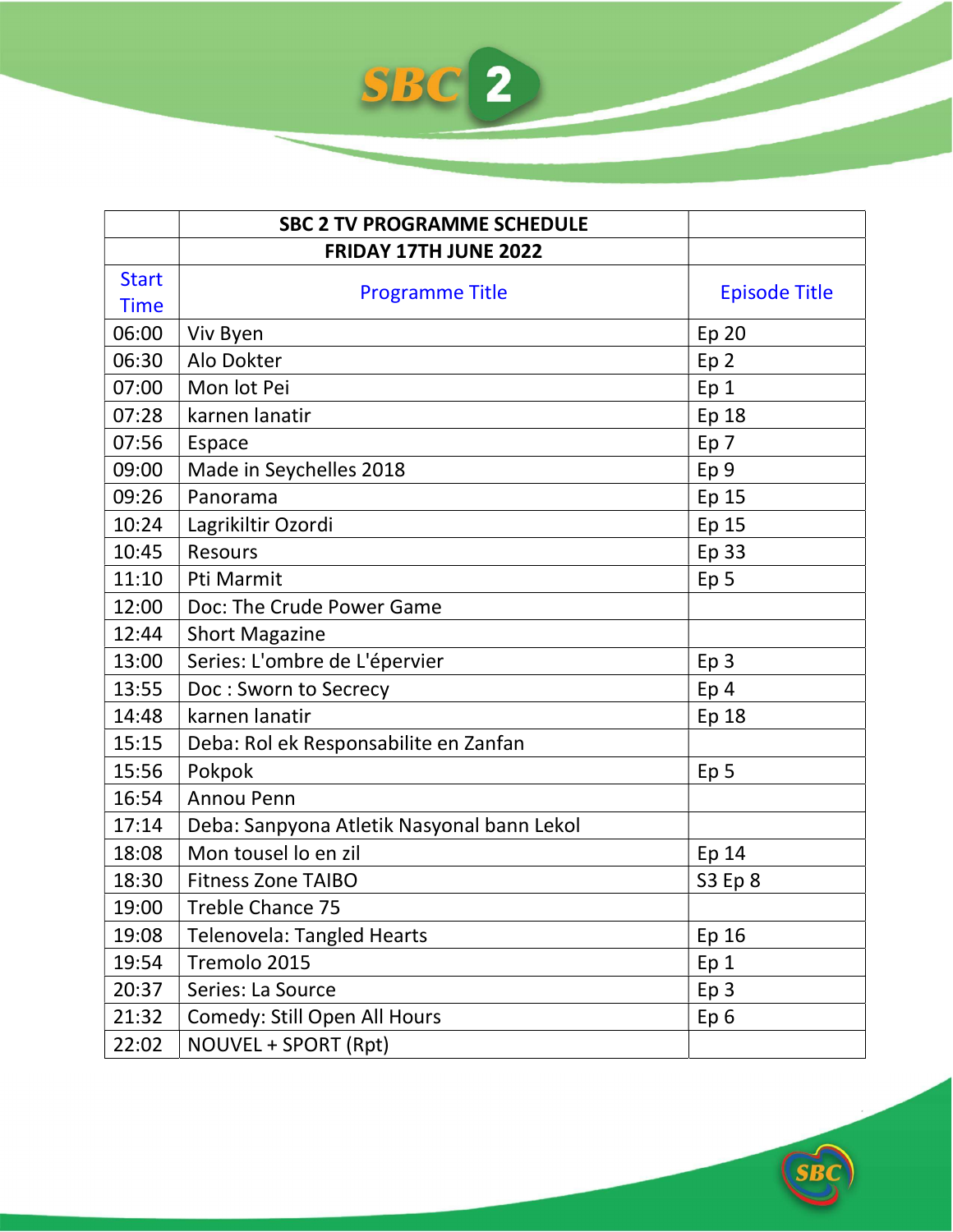| 22:50         | Telenovela: Les Enfants de Nulle Part | Ep $73$ (Rpt) |
|---------------|---------------------------------------|---------------|
| 23:37         | Telenovela: Les Enfants de Nulle Part | Ep 74 (Rpt)   |
| 00:24         | Telenovela: Les Enfants de Nulle Part | Ep $75$ (Rpt) |
| $\vert$ 01:11 | Telenovela: Les Enfants de Nulle Part | Ep $76$ (Rpt) |
| 01:59         | <b>BBC World News</b>                 |               |
| 03:00         | <b>CNN International</b>              |               |

|              | <b>SBC 2 TV PROGRAMME SCHEDULE</b>                  |                      |
|--------------|-----------------------------------------------------|----------------------|
|              | <b>SATURDAY 18TH JUNE 2022</b>                      |                      |
| <b>Start</b> |                                                     |                      |
| <b>Time</b>  | <b>Programme Title</b>                              | <b>Episode Title</b> |
| 06:00        | Seychelles que j'aime                               | Ep 8                 |
| 06:30        | <b>Sweet Home</b>                                   | Ep <sub>1</sub>      |
| 07:00        | Zalantour                                           | Ep <sub>4</sub>      |
| 08:05        | Santye nou zil (Santye Shilhouette)                 | Ep 7                 |
| 08:48        | Ma Africa                                           |                      |
| 09:00        | <b>Yoga 2022</b>                                    | Ep <sub>3</sub>      |
| 09:35        | Letensel                                            | Ep <sub>6</sub>      |
| 10:00        | <b>National Schools Athletics Championship 2022</b> | <b>LIVE</b>          |
| 18:00        | Kwen Legal                                          | Ep 8 (Rpt)           |
| 18:32        | <b>Top Tune</b>                                     | $Ep$ 4 (Rpt)         |
| 19:00        | <b>Maz Millions Draw</b>                            |                      |
| 19:06        | <b>Telenovela: Tangled Hearts</b>                   | Ep 17                |
| 20:00        | Show: Kassav au Zenith                              |                      |
| 21:00        | Seies: E.N.G                                        | Ep 73                |
| 22:00        | NOUVEL + SPORT (Rpt)                                |                      |
| 22:50        | <b>Extreme Fighting Championship</b>                | Ep 101               |
| 23:40        | <b>BBC World News</b>                               |                      |
| 03:00        | <b>CNN International</b>                            |                      |

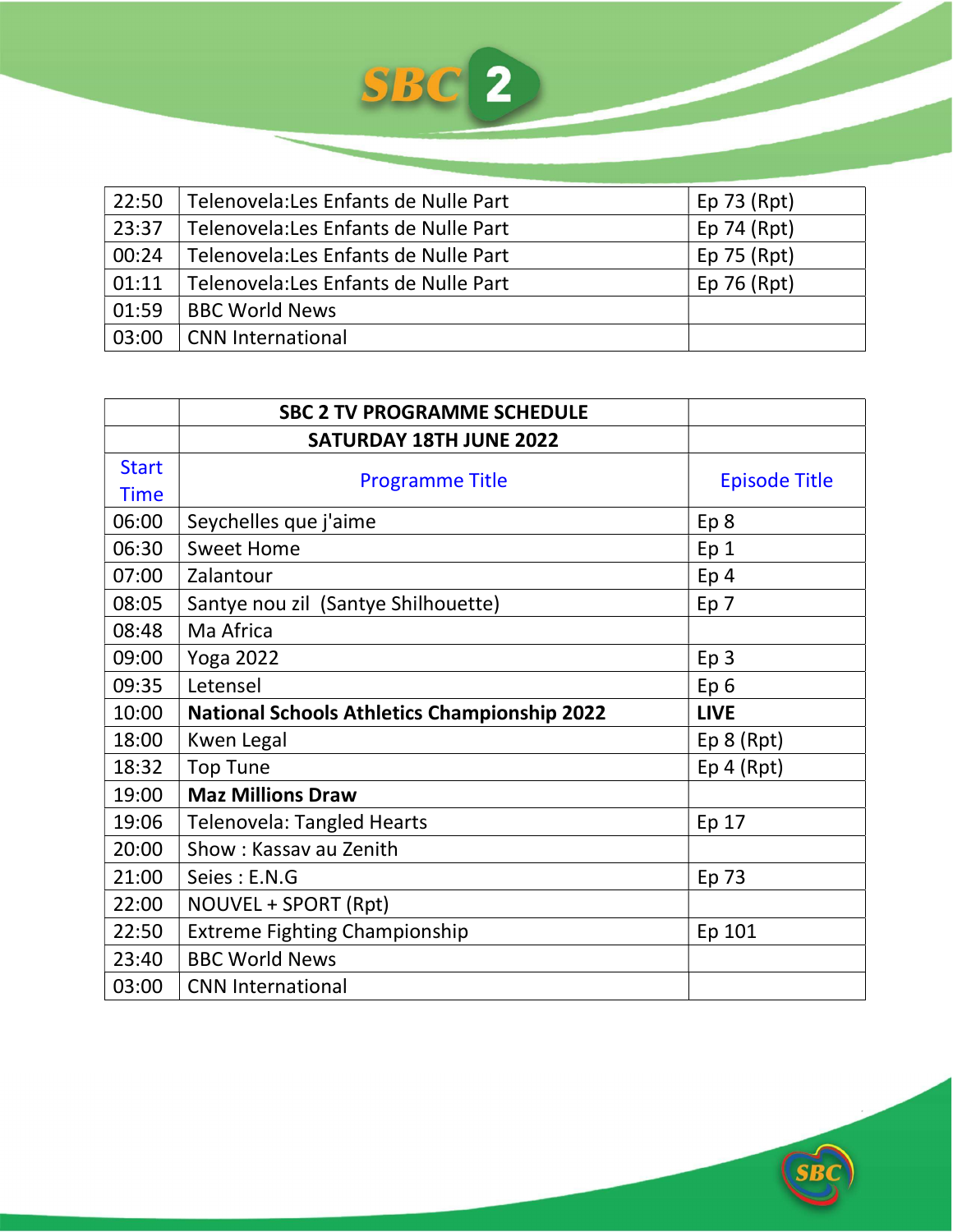|              | <b>SBC 2 TV PROGRAMME SCHEDULE</b>                 |                      |
|--------------|----------------------------------------------------|----------------------|
|              | <b>SUNDAY 19TH JUNE 2022</b>                       |                      |
| <b>Start</b> |                                                    |                      |
| <b>Time</b>  | <b>Programme Title</b>                             | <b>Episode Title</b> |
| 06:00        | Ki prosedir                                        | Ep <sub>4</sub>      |
| 06:30        | Tranzisyon                                         | Ep <sub>1</sub>      |
| 07:00        | Zalantour                                          | Ep <sub>5</sub>      |
| 08:05        | Santye nou zil (Grand Anse)                        | Ep <sub>8</sub>      |
| 08:35        | Leve Kree                                          | Ep <sub>2</sub>      |
| 09:00        | <b>Yoga 2022</b>                                   | Ep <sub>4</sub>      |
| 09:35        | Tele zenn                                          | Ep <sub>8</sub>      |
| 10:04        | Letensel                                           | Ep 7                 |
| 10:27        | Zarden Extraordiner                                | Ep <sub>5</sub>      |
| 11:00        | <b>Spesyal Dimans</b>                              | Ep <sub>4</sub>      |
| 12:05        | Tranches de vie                                    | Ep <sub>5</sub>      |
| 13:20        | Tête à Tête 2022                                   | Ep $17$ (Rpt)        |
| 14:00        | My Retro Music                                     | S4Ep008 (Rpt)        |
| 14:50        | <b>Magazin Dyalog</b>                              | Ep 4 (Rpt)           |
| 15:36        | Dyalog an Direk                                    | Ep 4 (Rpt)           |
| 17:10        | Depouy en Sanson                                   | Ep <sub>2</sub>      |
| 18:00        | <b>National Day: Flag Raising Ceremonies (Rpt)</b> |                      |
| 20:00        | <b>Mizik</b>                                       | Ep <sub>2</sub>      |
| 21:00        | Seies: E.N.G                                       | Ep 73                |
| 22:00        | NOUVEL + SPORT (Rpt)                               |                      |
| 22:50        | Movie: Love is Trending                            |                      |
| 00:16        | <b>BBC World News</b>                              |                      |
| 03:00        | <b>CNN International</b>                           |                      |

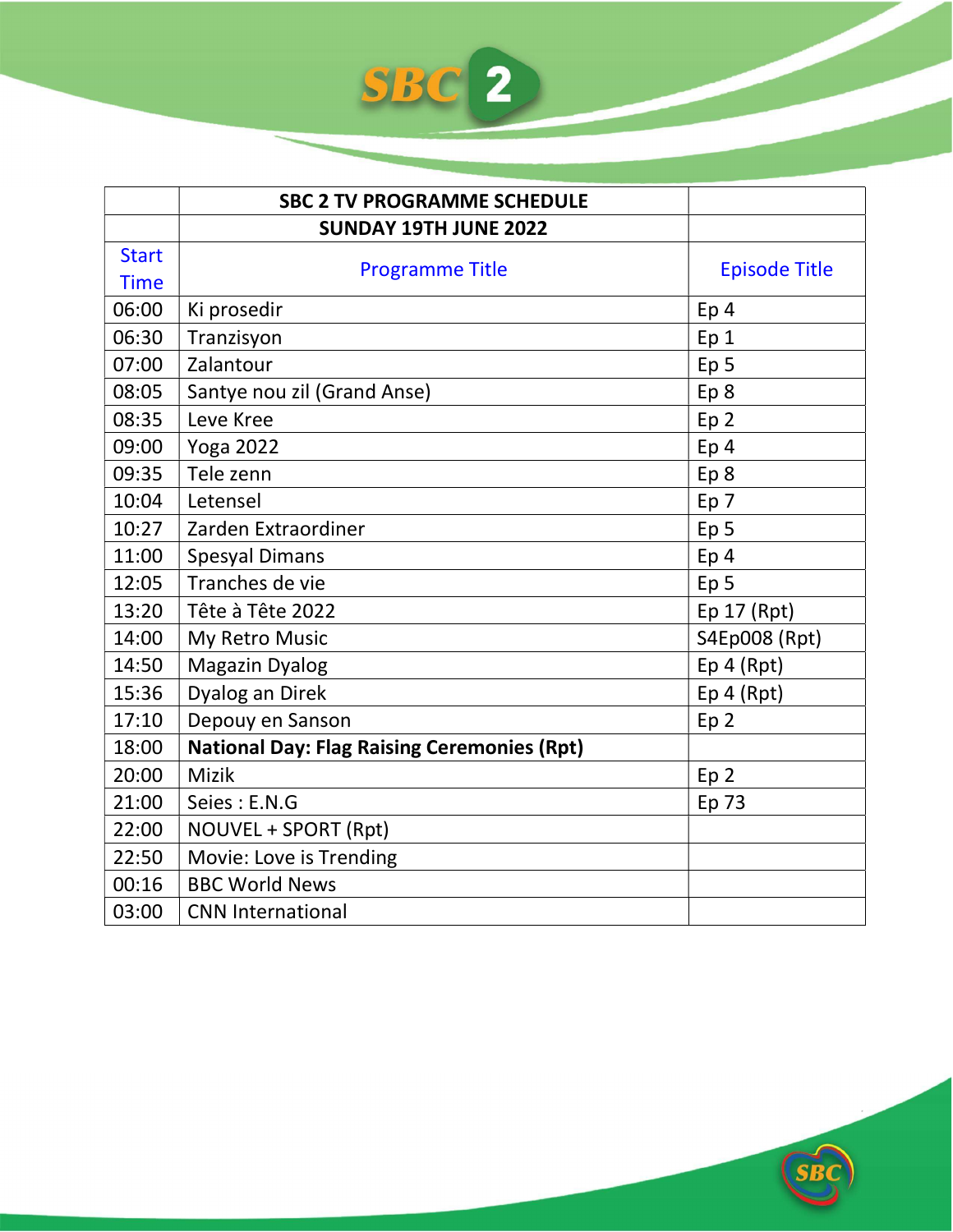|              | <b>SBC 2 TV PROGRAMME SCHEDULE</b>       |                      |
|--------------|------------------------------------------|----------------------|
|              | <b>MONDAY 20TH JUNE 2022</b>             |                      |
| <b>Start</b> | <b>Programme Title</b>                   | <b>Episode Title</b> |
| <b>Time</b>  |                                          |                      |
| 06:00        | Vitalite                                 | Ep 1                 |
| 06:30        | Alo Dokter 2019                          | Ep <sub>3</sub>      |
| 07:00        | Mozaik Information and Technology        |                      |
| 07:45        | karnen lanatir                           | Ep 18                |
| 08:15        | Antretyen                                | Ep 1                 |
| 08:40        | Made in Seychelles 2018                  | Ep 10                |
| 09:10        | <b>Visages</b>                           | Ep <sub>5</sub>      |
| 09:35        | Lagrikiltir Ozordi                       | Ep 16                |
| 10:00        | <b>Resours</b>                           | Ep 34                |
| 11:00        | Pti Marmit                               | Ep 7                 |
| 12:00        | Doc-Tomatoes and Greed                   |                      |
| 12:44        | <b>Short Magazine</b>                    |                      |
| 13:00        | Series: L'ombre de L'épervier            | Ep <sub>4</sub>      |
| 13:50        | <b>Mozaik Information and Technology</b> |                      |
| 14:40        | karnen lanatir                           | Ep 18                |
| 15:10        | Antretyen                                | Ep <sub>1</sub>      |
| 15:36        | Made in Seychelles 2018                  | Ep <sub>9</sub>      |
| 16:02        | <b>Visages</b>                           | Ep <sub>5</sub>      |
| 16:30        | Lagrikiltir Ozordi                       | Ep 16                |
| 17:00        | <b>Resours</b>                           | Ep 34                |
| 17:50        | Arc: Lampudesa                           |                      |
| 18:00        | Vitalite                                 | Ep <sub>1</sub>      |
| 18:30        | <b>Fitness Zone TAIBO</b>                | S3 Ep 9              |
| 19:00        | <b>Telenovela: Tangled Hearts</b>        | Ep 18                |
| 19:48        | Topik Konversasyon(RPT)                  |                      |
| 20:37        | Series: La Source                        | Ep <sub>4</sub>      |
| 21:30        | Comedy: Still Open All Hours             | Ep 7                 |
| 22:00        | NOUVEL + SPORT (Rpt)                     |                      |

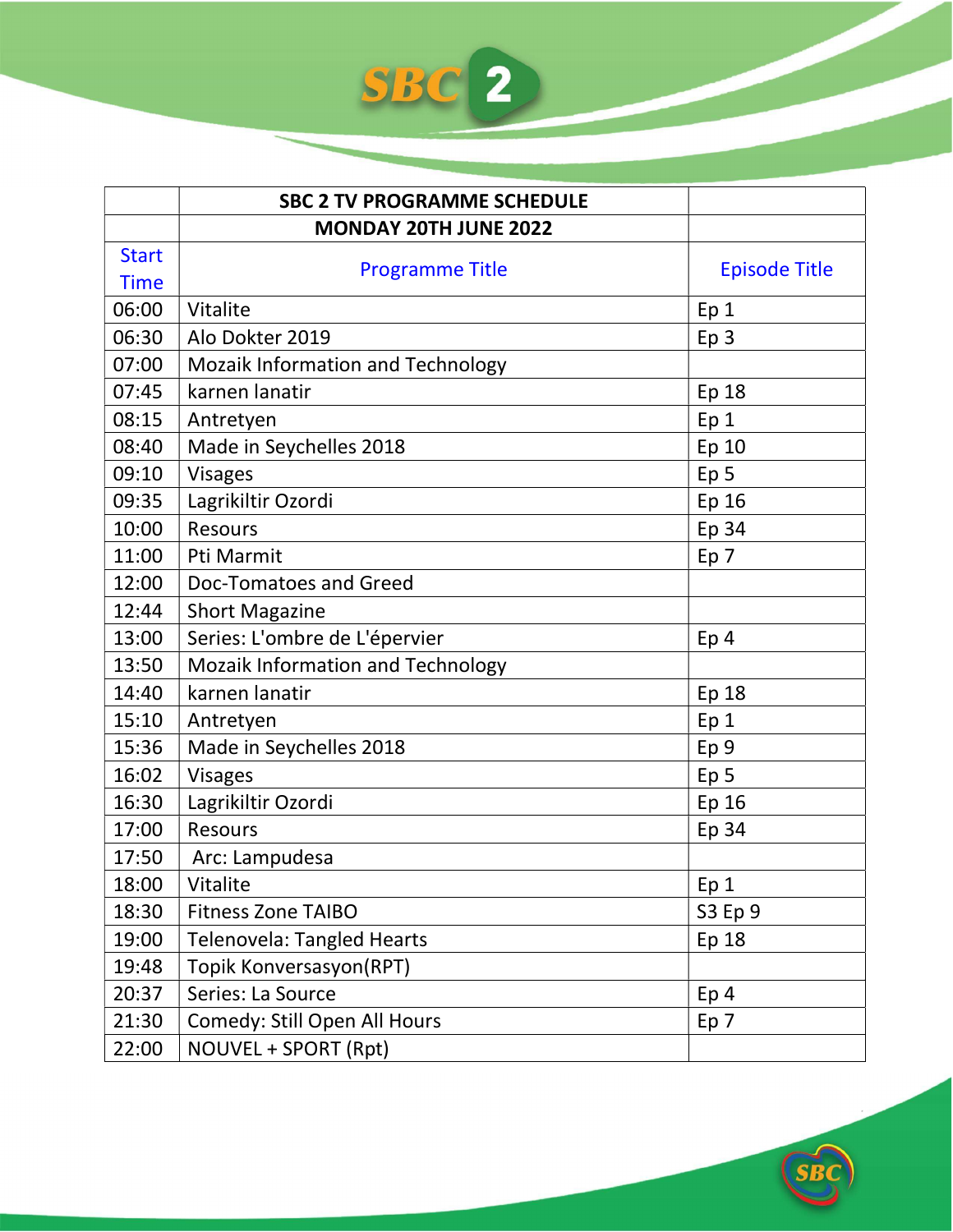

| 22:50 | En Lepok              | Ep <sub>4</sub> |
|-------|-----------------------|-----------------|
| 23:50 | <b>BBC World News</b> |                 |
| 03:00 | CNN International     |                 |

|              | <b>SBC 2 TV PROGRAMME SCHEDULE</b>         |                      |
|--------------|--------------------------------------------|----------------------|
|              | <b>TUESDAY 21ST JUNE 2022</b>              |                      |
| <b>Start</b> | <b>Programme Title</b>                     | <b>Episode Title</b> |
| <b>Time</b>  |                                            |                      |
| 06:00        | Vitalite                                   | Ep <sub>2</sub>      |
| 06:30        | Alo Dokter 2019                            | Ep <sub>4</sub>      |
| 06:52        | <b>Planete Seychelles</b>                  | Ep <sub>1</sub>      |
| 07:45        | Panorama                                   | Ep 16                |
| 08:30        | Tête à Tête 2022                           | Ep 18 (Rpt)          |
| 09:00        | <b>NATIONAL ASSEMBLY (LIVE)</b>            |                      |
| 13:00        | Series: L'ombre de L'épervier              | Ep <sub>5</sub>      |
| 14:00        | <b>NATIONAL ASSEMBLY (LIVE)</b>            |                      |
| 17:00        | Spektak: Lafet Lanmizik (Pt 1)             |                      |
| 18:35        | Alo Dokter 2019                            | Ep <sub>4</sub>      |
| 19:00        | <b>Telenovela: Tangled Hearts</b>          | Ep 19                |
| 20:00        | <b>Presidential Press Conference (Rpt)</b> |                      |
| 22:00        | NOUVEL + SPORT (Rpt)                       |                      |
| 22:50        | Zetwal Tropikal                            | Ep 8                 |
| 23:30        | <b>BBC World News</b>                      |                      |
| 03:00        | <b>CNN International</b>                   |                      |

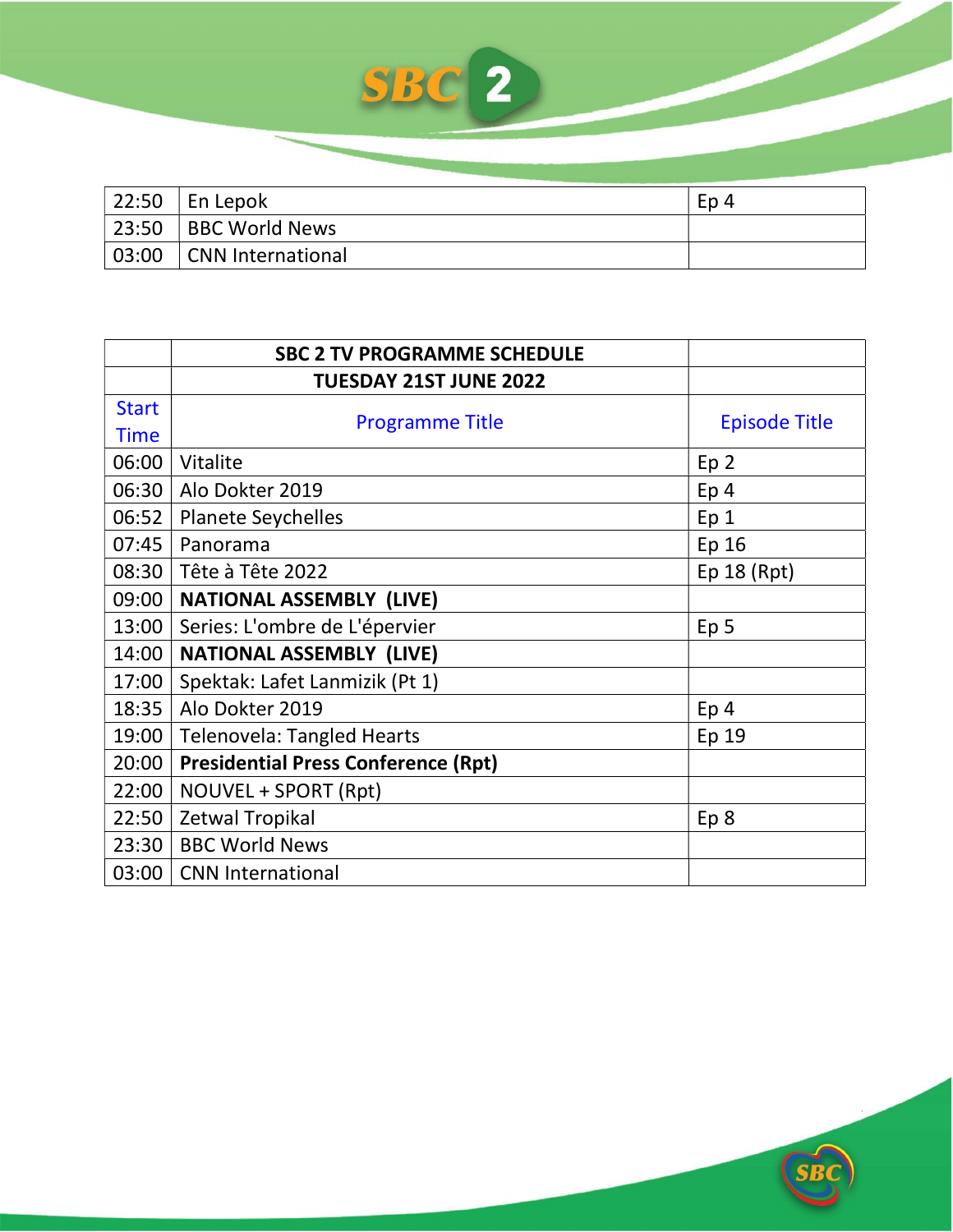|              | <b>SBC 2 TV PROGRAMME SCHEDULE</b> |                      |
|--------------|------------------------------------|----------------------|
|              | <b>WEDNESDAY 22ND JUNE 2022</b>    |                      |
| <b>Start</b> |                                    |                      |
| <b>Time</b>  | <b>Programme Title</b>             | <b>Episode Title</b> |
| 06:00        | Vitalite                           | Ep <sub>3</sub>      |
| 06:30        | Alo Dokter 2019                    | Ep <sub>5</sub>      |
| 06:55        | karnen lanatir                     | Ep 18                |
| 07:25        | Sound of Seychelles                |                      |
| 07:50        | FTC 5th Anniversary                |                      |
| 08:15        | <b>Tourizm Nou Biznes</b>          | Ep 4 (Rpt)           |
| 09:00        | <b>NATIONAL ASSEMBLY (LIVE)</b>    |                      |
| 13:00        | Series: L'ombre de L'épervier      | Ep <sub>6</sub>      |
| 14:00        | <b>NATIONAL ASSEMBLY (LIVE)</b>    |                      |
| 17:00        | karnen lanatir                     | Ep 18                |
| 17:30        | Sound of Seychelles                |                      |
| 18:00        | Mon tousel lo en zil               | Ep 14                |
| 18:30        | <b>Fitness Zone TAIBO</b>          | S3 Ep 10             |
| 19:00        | <b>Telenovela: Tangled Hearts</b>  | Ep 20                |
| 20:00        | Lopinyon 2022                      | Ep 11 (Rpt)          |
| 20:50        | Series: La Source                  | Ep <sub>5</sub>      |
| 22:00        | NOUVEL + SPORT (Rpt)               |                      |
| 22:50        | <b>Vibes 2013</b>                  | Ep 7                 |
| 23:37        | <b>BBC World News</b>              |                      |
| 03:00        | <b>CNN International</b>           |                      |

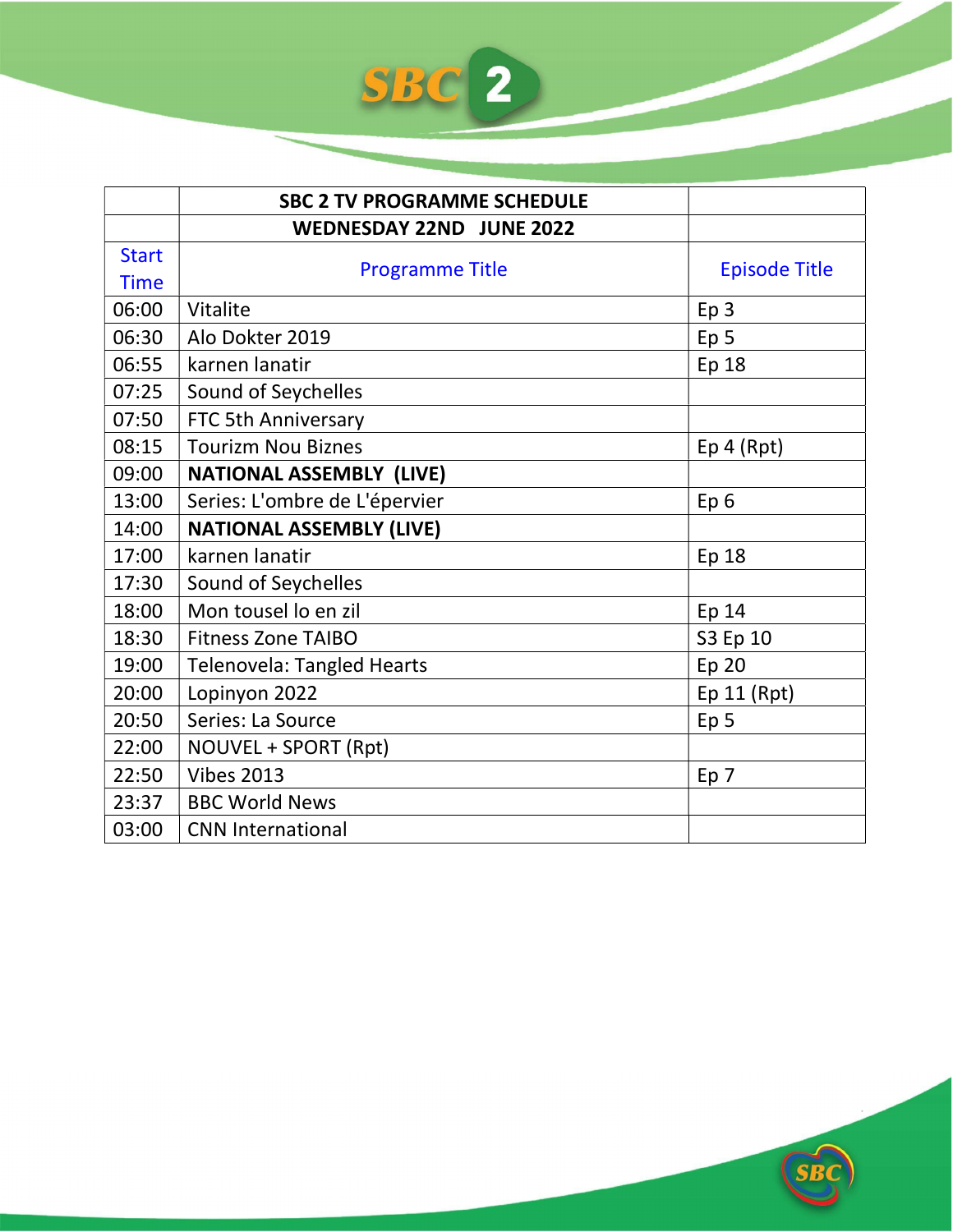|              | <b>SBC 2 TV PROGRAMME SCHEDULE</b>     |                      |
|--------------|----------------------------------------|----------------------|
|              | THURSDAY 23RD JUNE 2022                |                      |
| <b>Start</b> |                                        | <b>Episode Title</b> |
| <b>Time</b>  | <b>Programme Title</b>                 |                      |
| 06:00        | Vitalite                               | Ep <sub>4</sub>      |
| 06:30        | Alo Dokter 2019                        | Ep <sub>6</sub>      |
| 07:00        | <b>Planete Seychelles</b>              | Ep <sub>2</sub>      |
| 07:48        | karnen lanatir                         | Ep 20                |
| 08:15        | 4 Degre Sid                            | Ep 5 (Rpt)           |
| 09:10        | <b>Visages</b>                         | Ep <sub>6</sub>      |
| 09:40        | Magazine: Arts 21 (Rpt)                |                      |
| 10:10        | Lagrikiltir Ozordi                     | Ep 17                |
| 10:30        | Kazye Dan Lapes Tradisyonel            |                      |
| 11:10        | Pti Marmit                             | Ep 8                 |
| 12:00        | Magazine : The inside story            |                      |
| 12:26        | Doc: Human- A Discontinued Line        |                      |
| 13:00        | Series: L'ombre de L'épervier          | Ep 7                 |
| 13:50        | <b>Planete Seychelles</b>              | Ep <sub>2</sub>      |
| 14:40        | karnen lanatir                         | <b>Ep 20</b>         |
| 15:10        | <b>Visages</b>                         | Ep <sub>6</sub>      |
| 15:40        | Kazye Dan Lapes Tradisyonel            |                      |
| 16:16        | Vitalite                               | Ep <sub>4</sub>      |
| 16:50        | Spring Festival - Chinese folk Concert |                      |
| 17:45        | Lagrikiltir Ozordi                     | Ep 17                |
| 18:05        | <b>Battle Feel</b>                     | S3 - Ep 1            |
| 19:00        | Treble Chance 75                       |                      |
| 19:00        | <b>Telenovela: Tangled Hearts</b>      | Ep 21                |
| 19:55        | Topik Konversasyon(RPT)                |                      |
| 20:41        | Series: La Source                      | Ep <sub>6</sub>      |
| 21:30        | Comedy: Still Open All Hours           | Ep 8                 |
| 22:00        | NOUVEL + SPORT (Rpt)                   |                      |
| 22:50        | <b>Fight Sports Knockouts</b>          | Ep 77                |

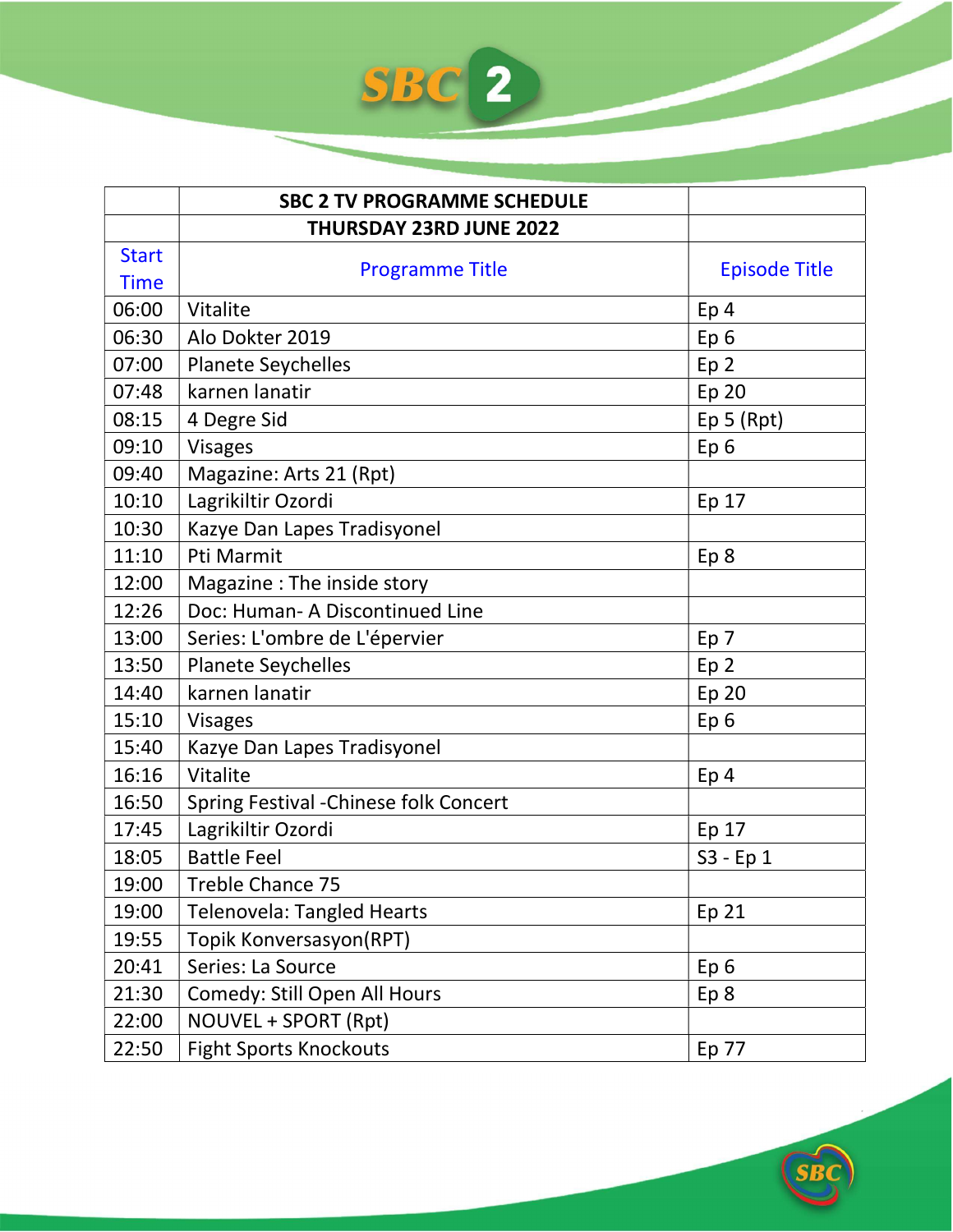| 00:28 | BBC World News            |  |
|-------|---------------------------|--|
|       | 03:00   CNN International |  |
|       |                           |  |

|              | <b>SBC 2 TV PROGRAMME SCHEDULE</b> |                      |
|--------------|------------------------------------|----------------------|
|              | FRIDAY 24TH JUNE 2022              |                      |
| <b>Start</b> | <b>Programme Title</b>             | <b>Episode Title</b> |
| <b>Time</b>  |                                    |                      |
| 06:00        | Vitalite                           | Ep <sub>5</sub>      |
| 06:30        | Alo Dokter 2019                    | Ep <sub>7</sub>      |
| 07:00        | Mon lot Pei                        | Ep <sub>2</sub>      |
| 07:30        | karnen lanatir                     | Ep <sub>21</sub>     |
| 08:00        | <b>Kwen Legal</b>                  | Ep 9 (Rpt)           |
| 08:35        | Espace                             | Ep <sub>9</sub>      |
| 09:39        | Made in Seychelles 2018            | Ep 11                |
| 10:05        | <b>Recits</b>                      | EP 5 (2019)          |
| 10:30        | Panorama                           | Ep 16                |
| 11:15        | Pti Marmit                         | Ep <sub>9</sub>      |
| 12:00        | Doc: Straight Talk                 |                      |
| 13:00        | Series: L'ombre de L'épervier      | Ep <sub>8</sub>      |
| 13:50        | Documentary: Sworn to Secrecy      | Ep <sub>4</sub>      |
| 14:44        | Espace                             | Ep <sub>9</sub>      |
| 15:50        | Panorama                           | Ep 16                |
| 16:40        | Made in Seychelles 2018            | Ep 11                |
| 17:05        | Mon lot Pei                        | Ep <sub>2</sub>      |
| 17:35        | Alo Dokter 2019                    | Ep <sub>7</sub>      |
| 18:05        | Mon tousel lo en zil               | Ep 15                |
| 18:30        | <b>Fitness Zone TAIBO</b>          | S3 Ep 11             |
| 19:00        | Aero Bingo Draw                    |                      |
| 19:11        | <b>Telenovela: Tangled Hearts</b>  | Ep <sub>22</sub>     |
| 19:57        | Tremolo 2015                       | Ep <sub>2</sub>      |
| 20:40        | Tyrant                             | Ep <sub>1</sub>      |